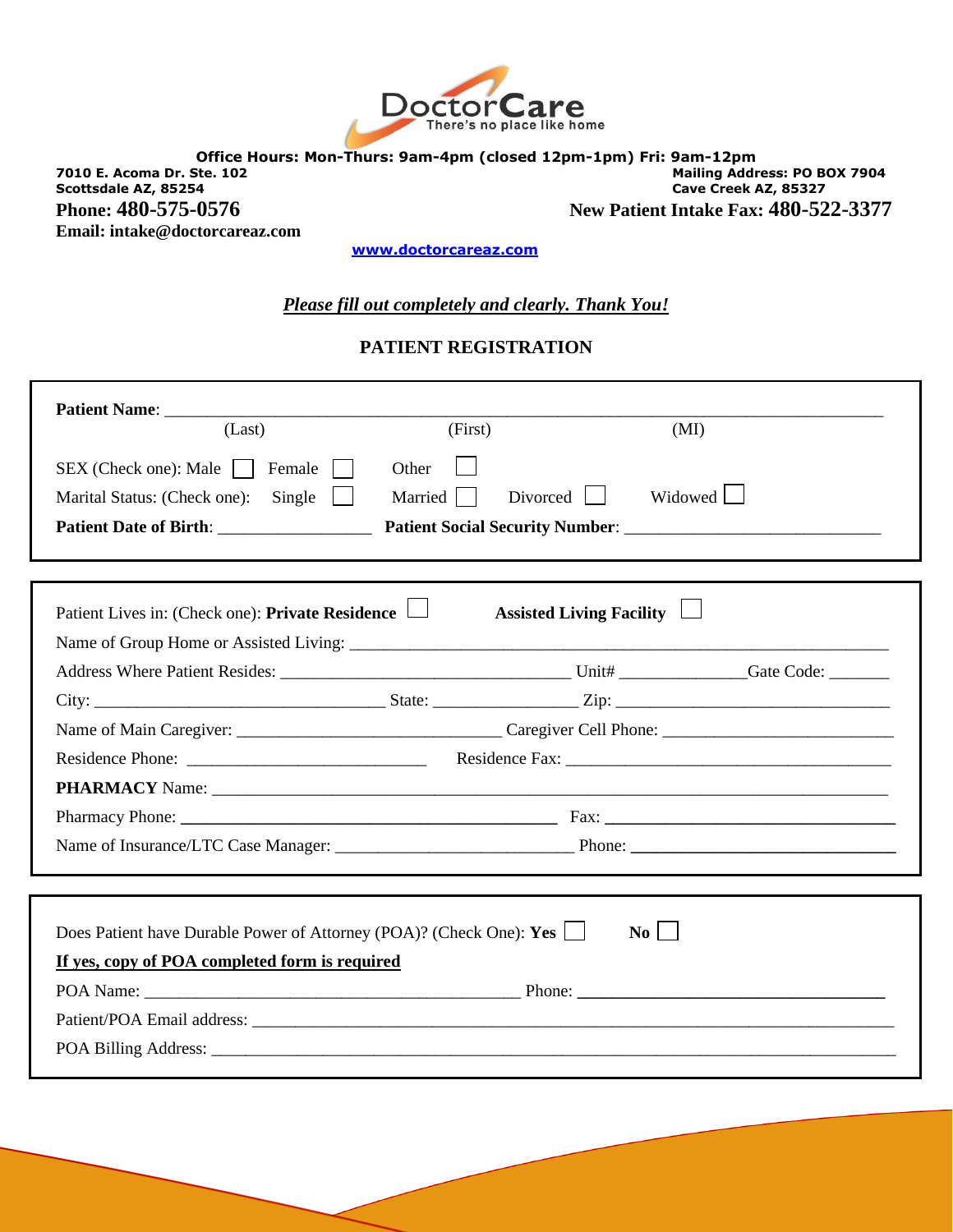

**Office Hours: Mon-Thurs: 9am-4pm (closed 12pm-1pm) Fri: 9am-12pm 7010 E. Acoma Dr. Ste. 102 Mailing Address: PO BOX 7904 T: 480-575-0576 FAX: 480-575-0512**

**Scottsdale AZ, 85254 Cave Creek AZ, 85327**

**PRIMARY INSURANCE ACCEPTED BY DOCTORCARE**

*All secondary insurances are accepted*

MEDICARE

AETNA

Health Net UHC Community Plan (+ ALTECS) AZ Priority Care Plus

UNITED HEALTH CARE - Commercial Plans depending on network Blue Cross Blue Shield of Arizona Commercial Railroad Medicare

OPTUM HEALTH NETWORK (formerly Lifeprint, SCAN and Phoenix Direct Hospital)

University Family Care Banner University Advantage Plan (Maricopa) ALL COMMERCIAL PPO PLANS (if eligible for coverage) Imperial Health Plan Tricare For Life

### **IF YOUR INSURANCE IS NOT LISTED ABOVE, PLEASE CALL OUR OFFICE TO VERIFY OUT-OF-NETWORK INSURANCE COVERAGE FOR HMO/PPO INSURANCE PLANS**

| <b>Primary Insurance</b>                                                                                                                                                                                                       |  |
|--------------------------------------------------------------------------------------------------------------------------------------------------------------------------------------------------------------------------------|--|
|                                                                                                                                                                                                                                |  |
|                                                                                                                                                                                                                                |  |
|                                                                                                                                                                                                                                |  |
| Insurance Customer Service phone:                                                                                                                                                                                              |  |
| <b>Secondary Insurance:</b>                                                                                                                                                                                                    |  |
| Insurance Company has a state of the state of the state of the state of the state of the state of the state of the state of the state of the state of the state of the state of the state of the state of the state of the sta |  |
|                                                                                                                                                                                                                                |  |
|                                                                                                                                                                                                                                |  |
|                                                                                                                                                                                                                                |  |
| Is there any other Insurance that is applicable? (Check One): $Yes \Box No \Box$                                                                                                                                               |  |
| IF yes, please fill out below                                                                                                                                                                                                  |  |
|                                                                                                                                                                                                                                |  |
|                                                                                                                                                                                                                                |  |
|                                                                                                                                                                                                                                |  |
|                                                                                                                                                                                                                                |  |
|                                                                                                                                                                                                                                |  |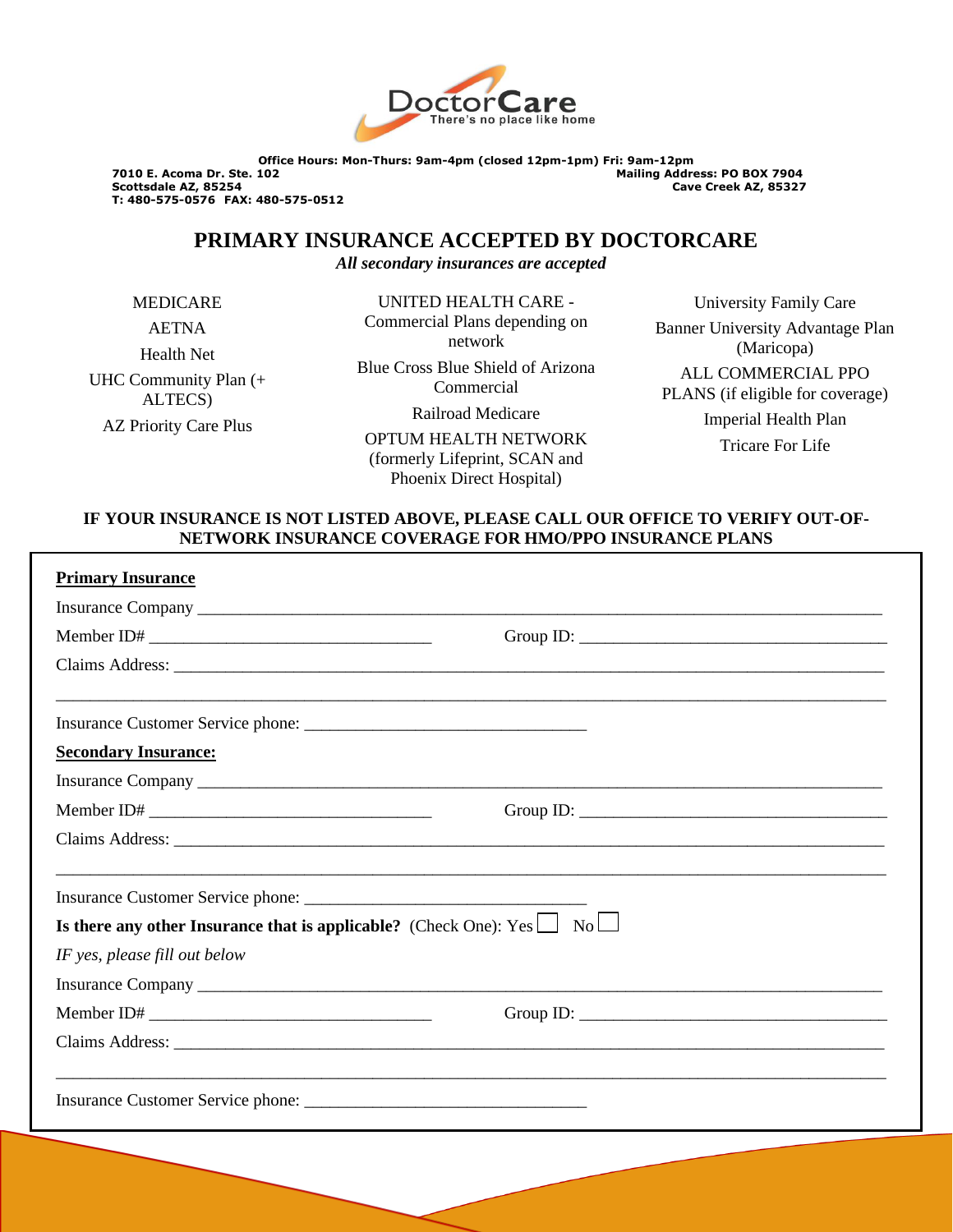

# **INSURANCE COVERAGE**

| <b>Your Plan</b>                           | <b>What You Do</b>                                                                                                                                           | <b>What We Do</b>                                                                                                          |
|--------------------------------------------|--------------------------------------------------------------------------------------------------------------------------------------------------------------|----------------------------------------------------------------------------------------------------------------------------|
| <b>Medicare</b>                            | Pay your deductible (\$183 for 2022) and co-<br>insurance (20% of the allowable or co-<br>payment for HMO or Medicare Advantage<br>Plans)                    | We will file Medicare for you. We take a valid<br>credit card that we keep on file for unpaid services<br>and deductibles. |
| Medicare and a<br>secondary<br>insurance   | No payment due at time of service.                                                                                                                           | We will file Medicare and your secondary<br>insurance for you.                                                             |
| <b>Medicare and</b><br><b>Medicaid</b>     | No payment due at time of service.                                                                                                                           | We will file Medicare and Medicaid for you.                                                                                |
| <b>Medicaid</b>                            | No payment due at time of service                                                                                                                            | We will check your Medicaid eligibility before<br>every visit and will file Medicaid for you.                              |
| <b>Medicaid HMO</b>                        | Your card must have the name of our<br>provider to be seen. No payment due at<br>time of service. There may be a co-payment<br>due depending on your policy. | We will check your Medicaid eligibility before<br>every visit and will file Medicaid for you.                              |
| <b>Blue Cross</b><br><b>Blue Shield</b>    | Pay your deductible, co-insurance, or co-pay<br>at time of service.                                                                                          | We will check your eligibility before every visit and<br>will file your Blue Cross insurance for you.                      |
| <b>United HealthCare</b>                   | We ask to place a credit card on file for the<br>balance when the claim is paid.                                                                             | We do not accept out-of-network rates as<br>payment in full. You may be charged for the<br>balance.                        |
| Insurance we are<br>not contracted<br>with | Pay the visit in full at time of service. A full<br>refund will be made after insurance paid.                                                                | We will file your insurance for you and assign<br>benefits to you so you will receive payment from<br>your insurance plan. |
| Self-pay                                   | Pay for the visit in full at time of service.<br>\$295 for first visit<br>\$195 for each subsequent visit                                                    | We take a valid credit card that we keep on file.                                                                          |

### **Please provide a copy of your Medicare card and ID Number Below REQUIRED EVEN WITH HMO REPLACEMENT PLANS**

**MEDICARE ID#: \_\_\_\_\_\_\_\_\_\_\_\_\_\_\_\_\_\_\_\_\_\_\_\_\_\_\_\_\_\_\_\_\_\_\_ Patient DOB: \_\_\_\_\_\_\_\_\_\_\_\_\_\_\_\_\_\_\_\_\_\_\_\_\_\_\_** Self-Pay? (Check If Applicable) **Yes**  $\Box$  **No**  $\Box$ **CREDIT CARD INFORMATION:** *\*\*\*No Credit Card needed for AHCCCS patients\*\*\** Name on Card: \_\_\_\_\_\_\_\_\_\_\_\_\_\_\_\_\_\_\_\_\_\_\_\_\_\_\_\_\_\_\_\_\_\_\_\_\_\_\_\_\_\_ Card Number: \_\_\_\_\_\_\_\_\_\_\_\_\_\_\_\_\_\_\_\_\_\_\_\_\_\_\_\_\_\_ Expiration Date: \_\_\_\_\_\_\_\_\_\_\_\_\_\_\_\_\_\_\_\_ Security Code (3 digits on back of card) \_\_\_\_\_\_\_\_\_\_\_\_\_\_\_\_\_\_\_\_\_\_\_\_\_\_\_\_\_\_\_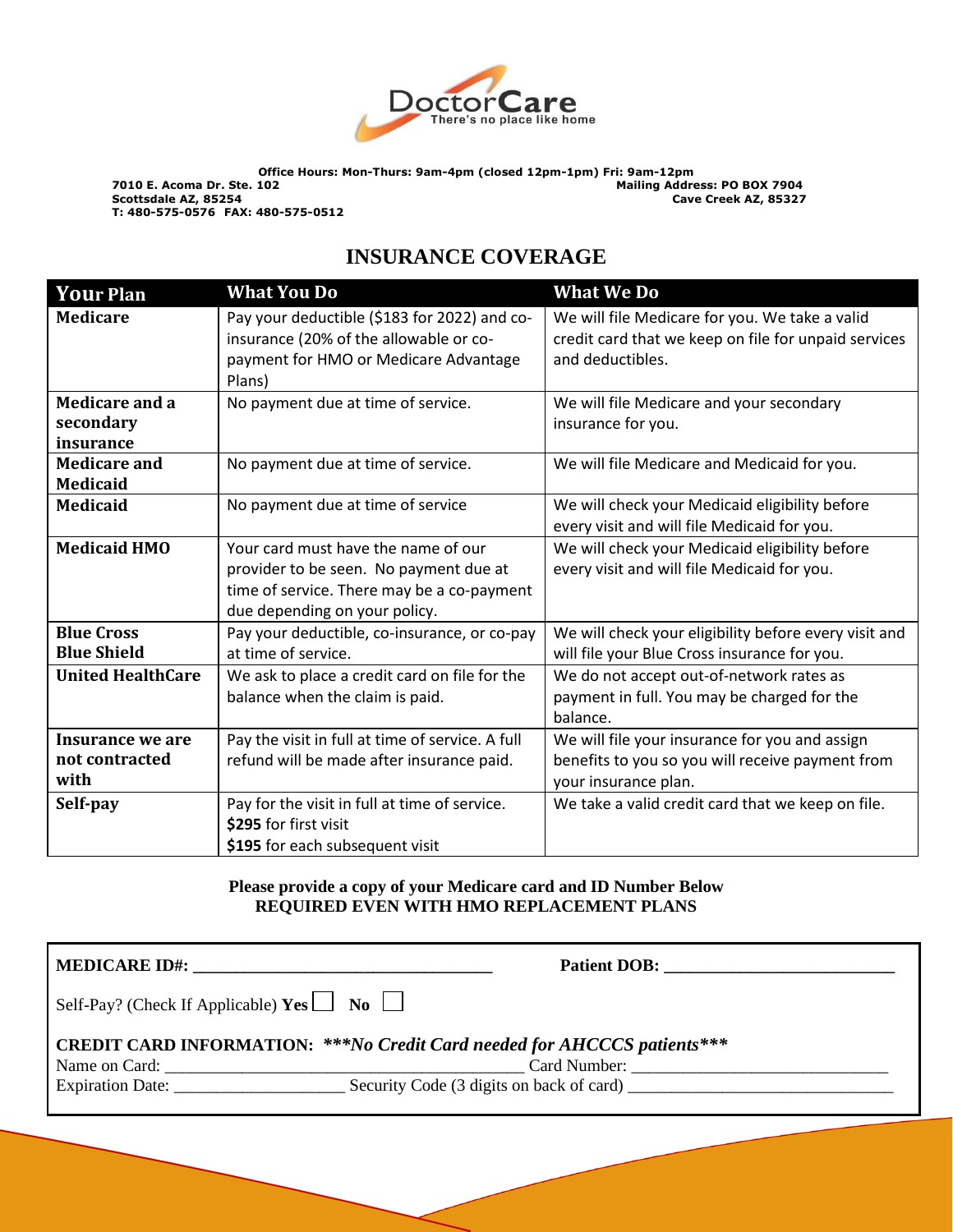

|                                   | Office Hours: Mon-Thurs: 9am-4pm (closed 12pm-1pm) Fri: 9am-12pm |                      |  |
|-----------------------------------|------------------------------------------------------------------|----------------------|--|
| 7010 E. Acoma Dr. Ste. 102        | <b>Mailing Address: PO BOX 7904</b>                              |                      |  |
| Scottsdale AZ, 85254              |                                                                  | Cave Creek AZ, 85327 |  |
| T: 480-575-0576 FAX: 480-575-0512 |                                                                  |                      |  |

### **PATIENT DEMOGRAPHICS**

| Does Patient have allergies to Medications, X-Ray Dyes, or any other substances? YES<br>NO<br>If yes, please list below: |                                                        |                                      |  |  |  |  |
|--------------------------------------------------------------------------------------------------------------------------|--------------------------------------------------------|--------------------------------------|--|--|--|--|
| Check all that apply:                                                                                                    |                                                        |                                      |  |  |  |  |
| <b>Living Will</b><br>-Provide Copy for Records                                                                          | <b>Advanced Directive</b><br>-Provide Copy for Records | <b>DNR</b> -Provide Copy for Records |  |  |  |  |
| on Oxygen                                                                                                                | in Wheelchair                                          | <b>Needs assistance with ADLs</b>    |  |  |  |  |
| <b>Bedridden</b>                                                                                                         | <b>Uses Walker</b>                                     |                                      |  |  |  |  |
| Is Patient Currently using Home Health Services? YES    <br>NO                                                           |                                                        |                                      |  |  |  |  |
|                                                                                                                          |                                                        |                                      |  |  |  |  |
| Please check below for HH services:                                                                                      |                                                        |                                      |  |  |  |  |
| $\Box$ Occupational Therapy $\Box$ Speech Therapy $\Box$ Skilled Nursing for<br><b>Physical Therapy</b>                  |                                                        |                                      |  |  |  |  |
| Is patient currently receiving Hospice services?<br>N <sub>O</sub><br><b>YES</b>                                         |                                                        |                                      |  |  |  |  |
|                                                                                                                          |                                                        |                                      |  |  |  |  |

DoctorCare is a partner of Elevate Hospice and Palliative Care. DoctorCare may remain on services as PCP even if patient is receiving hospice services.<br>https://elevatehospiceaz.com <https://www.facebook.com/Elevatehospiceaz>

### **List names and phone numbers of Medical Specialists, Hospitals, and former PCP from whom we may request records**:

| <b>Name of Office/Hospital</b> | <b>Phone Number</b> | <b>Fax Number</b> |
|--------------------------------|---------------------|-------------------|
|                                |                     |                   |
|                                |                     |                   |
|                                |                     |                   |
|                                |                     |                   |
|                                |                     |                   |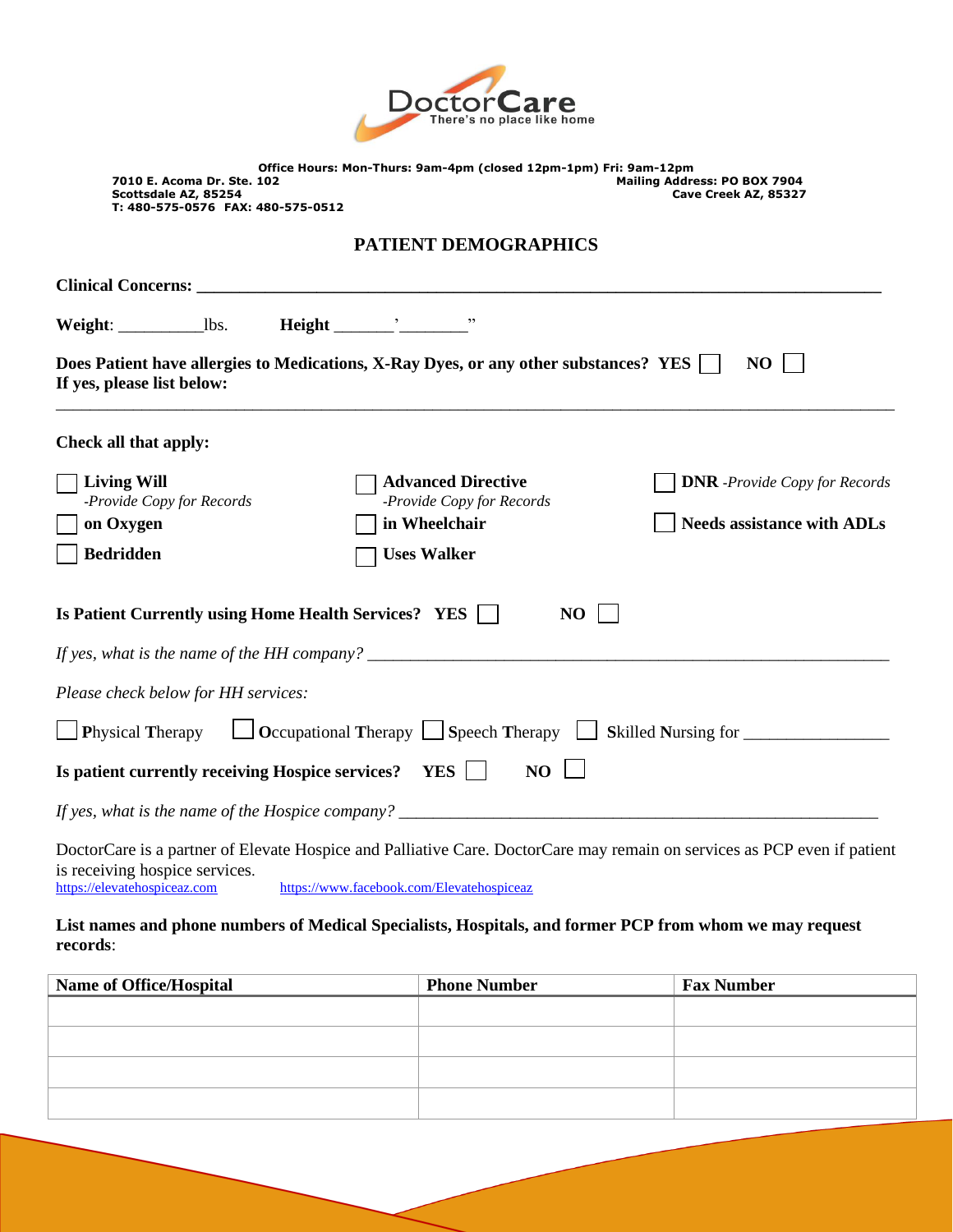

## **PATIENT DEMOGRAPHICS**

### **Check all that apply below if you have had any problems with or are currently experiencing any of the following**:

| □            | High Blood            |   | Lightheadedness     | ш | Abdominal         | Changes in       | □ | Difficulty             |
|--------------|-----------------------|---|---------------------|---|-------------------|------------------|---|------------------------|
|              | Pressure              |   | Frequent            |   | <b>Discomfort</b> | Bowel            |   | Urinating              |
| □            | <b>Diabetes</b>       |   | Urination           | Ц | Indigestion       | Movement         | □ | Arteritis/             |
| ш            | Cancer                |   | Asthma              |   | Nausea            | Unexplained      |   | Vasculitis             |
| $\mathbf{L}$ | Chest                 | ш | Emphysema           | ⊔ | Vomiting          | Weight gain/loss |   | Gout                   |
|              | Pain/Chest            |   | <b>Arthritis</b>    | Ц | Constipation      | Hemorrhoids      |   | <b>Blood Disorders</b> |
|              | <b>Tightness</b>      |   | Pneumonia           |   | Diarrhea          | Gallbladder      |   | Depression             |
| $\Box$       | Shortness of          |   | TB                  |   | Blood in stool    | Disease          |   | Alcohol Abuse          |
|              | <b>Breath</b>         |   |                     |   |                   | Colitis          |   |                        |
| □            | <b>Swollen Ankles</b> |   | Persistent<br>Cough | Ш | Ulcers            | Hepatitis or     |   |                        |
| $\Box$       | Palpitations          |   |                     |   |                   | Jaundice         |   |                        |
|              | Other                 |   |                     |   |                   |                  |   |                        |
|              |                       |   |                     |   |                   |                  |   |                        |

- Abdominal Discomfort Indigestion Nausea Vomiting Constipation
- Diarrhea
- Blood in stool
- Ulcers

\_\_\_\_\_\_\_\_\_\_\_\_\_\_\_\_\_\_\_\_\_\_\_\_\_\_\_\_\_\_\_\_\_\_\_\_\_\_\_\_\_\_\_\_\_\_\_\_\_\_\_\_\_\_\_\_\_\_\_\_\_\_\_\_\_\_\_\_\_\_\_\_\_\_\_\_\_\_\_\_\_\_\_\_\_\_\_\_\_\_\_\_\_\_\_\_\_\_

- Arteritis/
	- Vasculitis
- Gout
- Blood Disorders
- Depression
- Alcohol Abuse

Please list all **current** Medications:

| <b>Name of Medication</b> | Dosage/Strength | <b>Directions</b> |
|---------------------------|-----------------|-------------------|
|                           |                 |                   |
|                           |                 |                   |
|                           |                 |                   |
|                           |                 |                   |
|                           |                 |                   |
|                           |                 |                   |
|                           |                 |                   |
|                           |                 |                   |
|                           |                 |                   |
|                           |                 |                   |
|                           |                 |                   |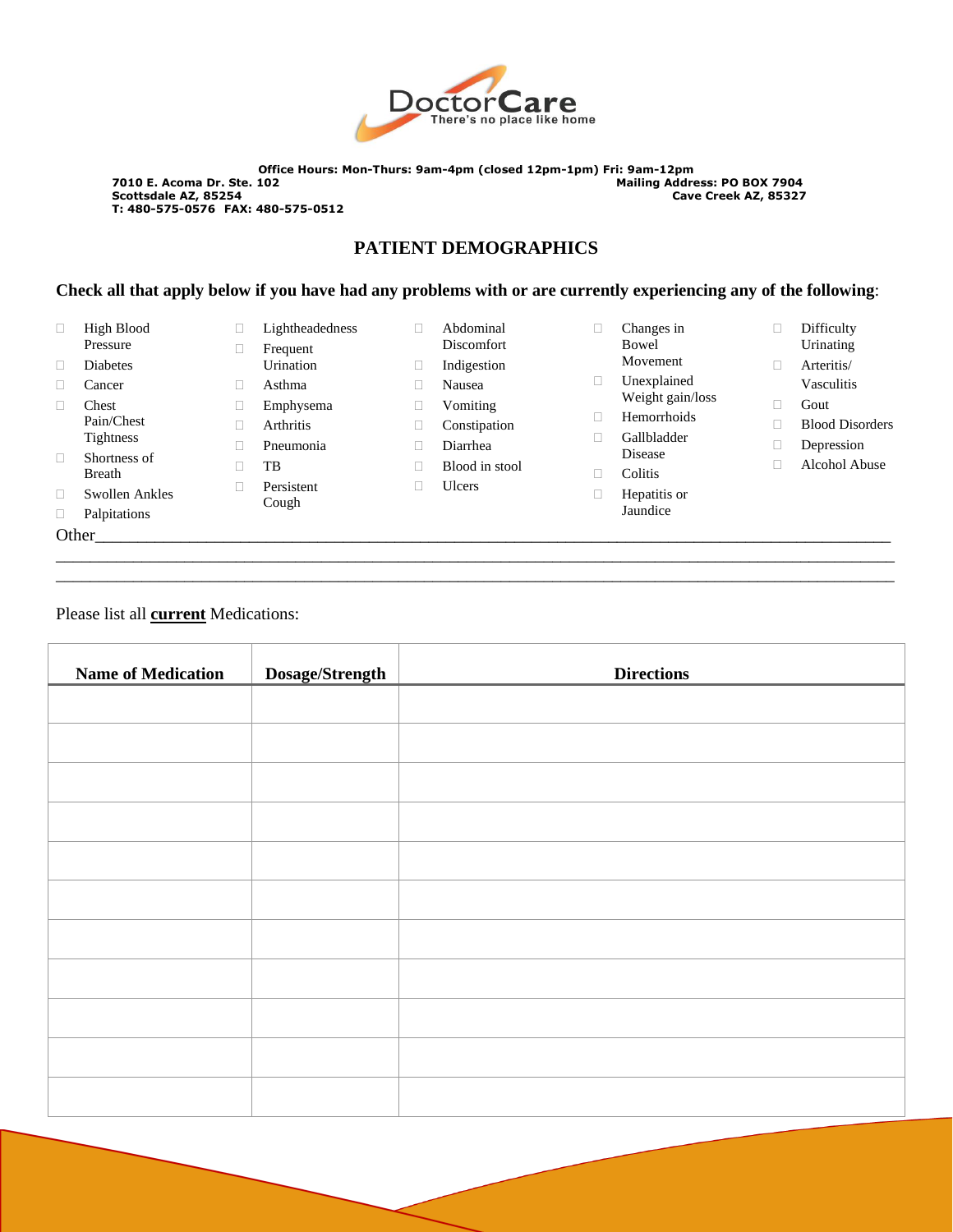

**Office Hours: Mon-Thurs: 9am-4pm (closed 12pm-1pm) Fri: 9am-12pm 7010 E. Acoma Dr. Ste. 102 Mailing Address: PO BOX 7904 Scottsdale AZ, 85254 Cave Creek AZ, 85327**

# **MEDICAL RECORDS RELEASE FORM**

**Patient Name**: \_\_\_\_\_\_\_\_\_\_\_\_\_\_\_\_\_\_\_\_\_\_\_\_\_\_\_\_\_\_\_\_\_\_\_\_\_\_\_\_\_\_\_\_\_\_\_\_\_\_\_ **Date of Birth**: \_\_\_\_\_\_\_\_\_\_\_\_\_\_\_\_\_\_\_\_\_

\_\_\_\_\_\_\_\_\_\_\_\_\_\_\_\_\_\_\_\_\_\_\_\_\_\_\_\_\_\_\_\_\_\_\_\_\_\_\_\_\_\_\_\_\_\_\_\_\_\_\_\_\_\_\_\_\_\_ ZIP: \_\_\_\_\_\_\_\_\_\_\_\_\_\_\_\_\_\_\_\_\_\_\_\_\_\_

**Address:** Unit #:

(Street) (City, State)

**Home Phone**: \_\_\_\_\_\_\_\_\_\_\_\_\_\_\_\_\_\_\_\_\_\_\_\_\_\_\_\_\_\_\_\_\_\_\_\_\_ **Cell Phone**: \_\_\_\_\_\_\_\_\_\_\_\_\_\_\_\_\_\_\_\_\_\_\_\_\_\_\_\_\_\_\_\_\_\_\_\_\_\_

## **Records Release Authorization**

**\_\_\_\_\_\_\_\_\_\_\_\_\_\_\_\_\_\_\_\_\_\_\_\_\_\_\_\_\_\_\_\_\_\_\_\_\_\_\_\_\_\_\_\_\_\_\_\_\_\_\_\_\_\_\_\_\_\_\_\_\_\_\_\_\_\_\_\_\_\_\_\_\_\_\_\_\_\_\_\_\_\_\_\_\_** \_**\_\_\_\_\_\_\_\_\_\_\_\_\_\_\_\_\_\_\_\_\_\_\_\_\_\_\_\_\_\_\_\_\_\_\_\_\_\_\_\_\_\_\_\_\_\_\_\_\_\_\_\_\_\_\_\_\_\_\_\_\_\_\_\_\_\_\_\_\_\_\_\_\_\_\_\_\_\_\_\_\_\_\_\_**

By my signature, I authorize **DoctorCare** to receive my pertinent medical records for the patient identified by the information listed above.

\*\*Radiology (X-ray, Ultrasound, CAT Scan, MRI, Special tests) Reports, EKG, Specialist Consults, Hospitalization Summaries, Labs, Updated medication list, Previous Primary Care Documents \*\*

I authorize the release of photocopies of the following medical records to DoctorCare, its employees, and/or agents. For the purpose hereof, "medical records" includes the following: Confidential HIV and communicable disease-related information (A.R.S. Section 36-661) Confidential Alcohol & Drug Abuse-related information (42 CFR Section 2.1 ET SEQ) Confidential Mental Health Diagnosis/Treatment Information Confidential Genetic Testing Information (A.R.S. Section 12-2801)

I have given my consent freely and without coercion. I may revoke this consent at any time by notifying DoctorCare in writing. A photocopy or facsimile of this authorization can substitute for the original.

\_\_\_\_\_\_\_\_\_\_\_\_\_\_\_\_\_\_\_\_\_\_\_\_\_\_\_\_\_\_\_\_\_\_\_\_\_\_\_\_\_\_\_\_\_\_\_\_\_\_\_\_\_\_\_\_ \_\_\_\_\_\_\_\_\_\_\_\_\_\_\_\_\_\_\_\_\_\_\_\_\_\_\_\_\_\_\_\_

**MAIL RECORDS TO**: P.O. BOX 7904 **FAX RECORDS TO: 602-714-7843** CAVE CREEK, AZ 85327 **EMAIL RECORDS TO:** lorraine@doctorcareaz.com

Patient/Authorized Signature Date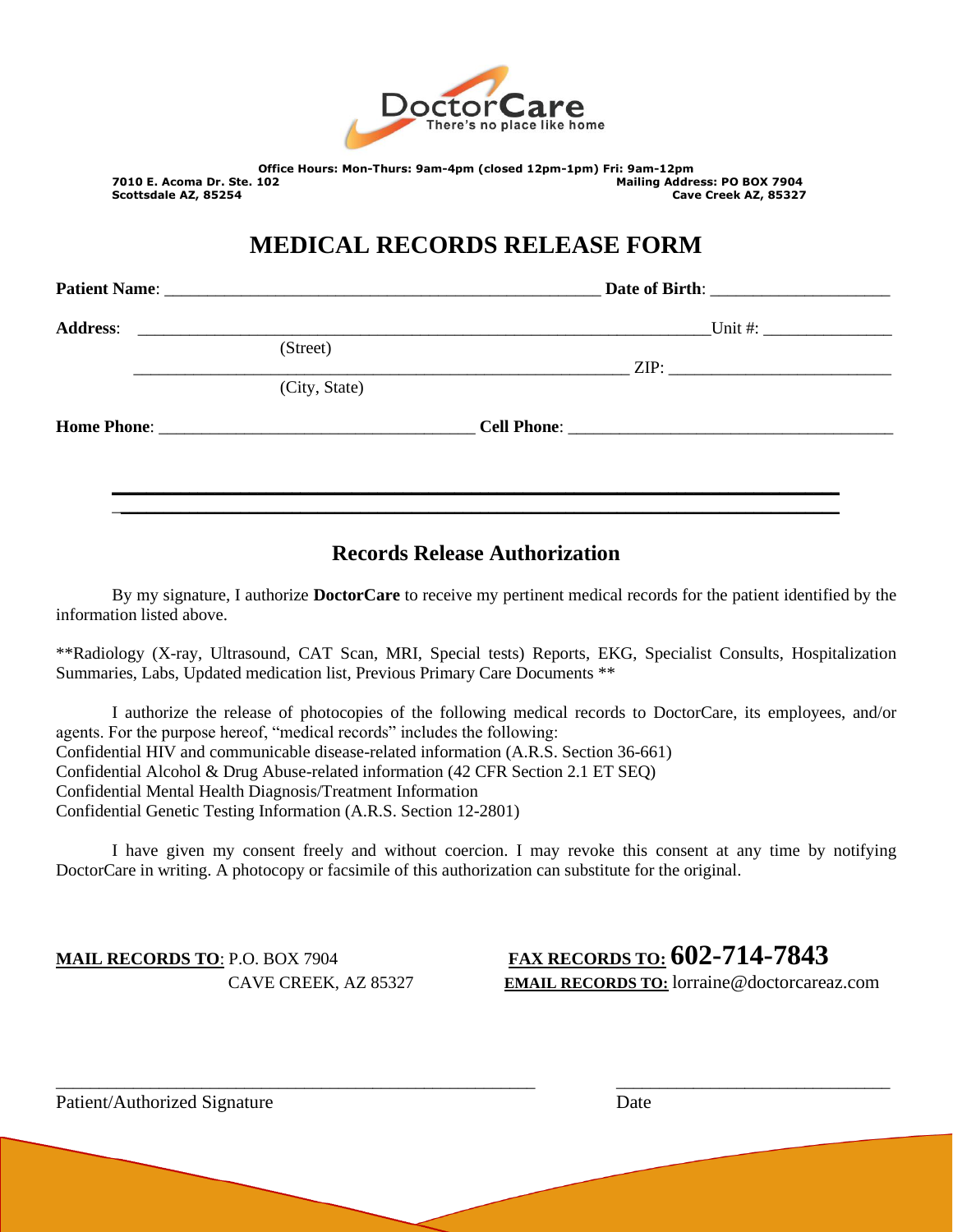

# **EMAIL CONSENT FORM POWER OF ATTORNEY**

### **VERY IMPORTANT PLEASE READ:**

- HIPAA stands for the *Health Insurance Portability and Accountability Act*
- HIPAA was passed by the U.S. government in 1996 in order to establish privacy and security protections for health information
- Information stored on our computers is encrypted
- Most popular email services (i.e., Hotmail, Gmail, Yahoo, etc.) do not utilize encrypted email
- **When we send you an email, or you send us an email, the information that is sent is not encrypted. this means a third party may be able to access the information and read it since it is transmitted over the Internet. In addition, once the email is received by you, someone may be able to access your email account and read it.**
- Email is a very popular and convenient way to communicate for a lot of people, so, in their latest modification to the HIPAA act, the federal government provided guidance on email and HIPAA
- The information is available in a pdf (page 5634) on the U.S. Department of Health and Human Services website <http://www.gpo.gov/fdsys/pkg/FR-2013-01-25/pdf/2013-01073.pdf>
- The guidelines state that if the patient has been made aware of the risks of unencrypted email, and that same patient provides consent to receive health information via email, then a health entity may send that patient personal medical information via unencrypted email
- This release of information will remain in effect until terminated in writing
- **I understand the risks of unencrypted emails and do hereby give permission to DoctorCare to send me personal health information via unencrypted email – Please fill out entire form.**

❑ **I do ALLOW** UNENCRYPTED EMAILS **- Checking this box indicates you will allow email communications with DoctorCare.**

Please Print Email Address

❑ **I do NOT allow** UNENCRYPTED EMAILS **- Checking this box indicates you will not receive any email communications with DoctorCare.**

\_\_\_\_\_\_\_\_\_\_\_\_\_\_\_\_\_\_\_\_\_\_\_\_\_\_\_\_\_\_\_\_\_\_\_\_\_\_\_\_\_\_\_\_\_\_\_ \_\_\_\_\_\_\_\_\_\_\_\_\_\_\_\_\_\_\_\_\_\_\_\_\_\_\_\_\_

\_\_\_\_\_\_\_\_\_\_\_\_\_\_\_\_\_\_\_\_\_\_\_\_\_\_\_\_\_\_\_\_\_\_\_\_\_\_\_\_\_\_\_\_\_\_\_ \_\_\_\_\_\_\_\_\_\_\_\_\_\_\_\_\_\_\_\_\_\_\_\_\_\_\_\_\_\_

\_\_\_\_\_\_\_\_\_\_\_\_\_\_\_\_\_\_\_\_\_\_\_\_\_\_\_\_\_\_\_\_\_\_\_\_\_\_\_\_\_\_\_\_\_\_\_\_\_\_\_\_\_\_\_\_\_\_\_\_\_\_\_\_\_\_\_\_\_\_\_\_\_\_\_\_\_\_\_\_\_\_\_\_\_\_\_\_\_\_

Patient name Patient Date of Birth

Patient/POA Authorized Signature Date Date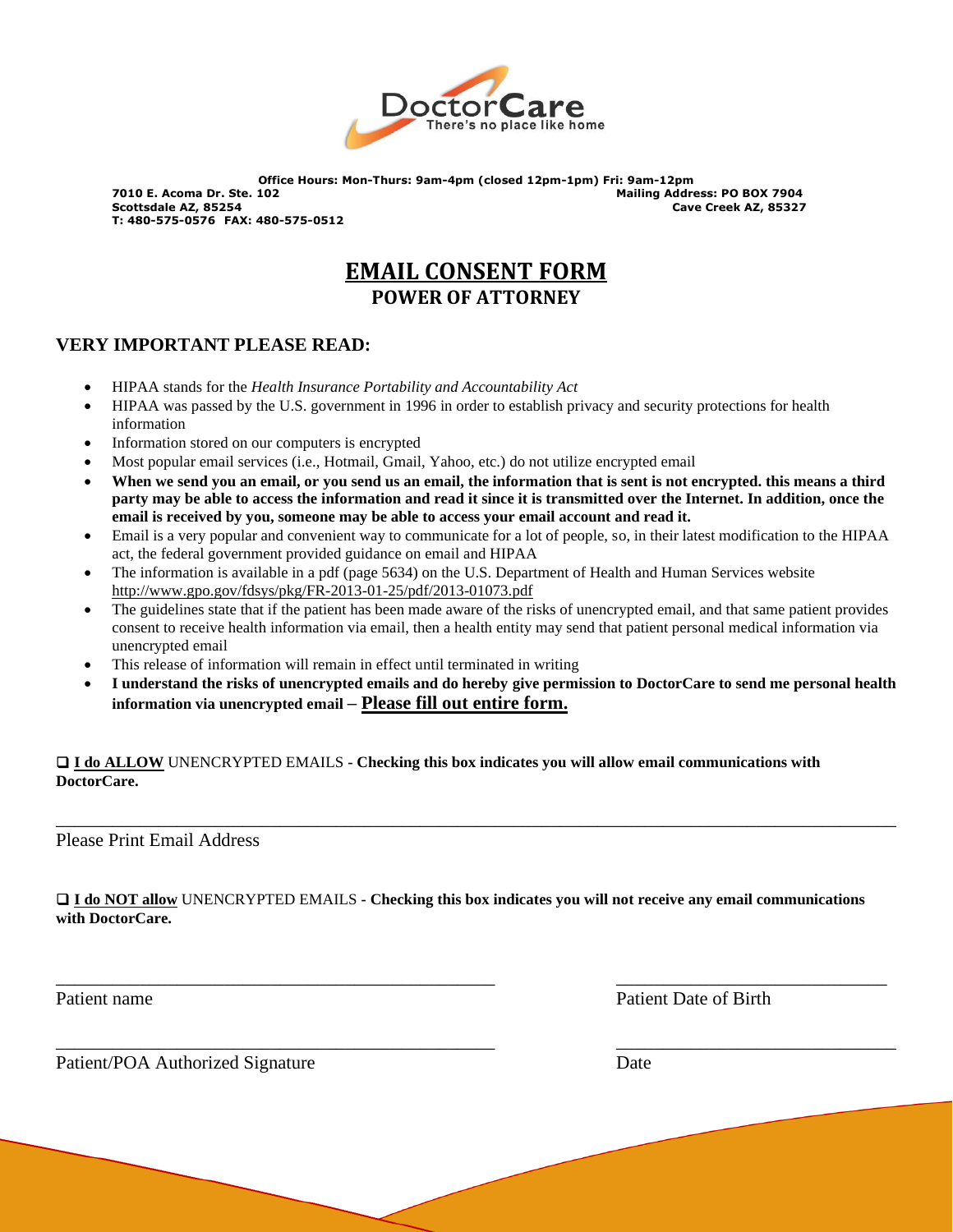

# **EMAIL CONSENT FORM ASSISTED LIVING HOMES**

## **VERY IMPORTANT PLEASE READ:**

- HIPAA stands for the *Health Insurance Portability and Accountability Act*
- HIPAA was passed by the U.S. government in 1996 in order to establish privacy and security protections for health information
- Information stored on our computers is encrypted
- Most popular email services (i.e., Hotmail, Gmail, Yahoo, etc.) do not utilize encrypted email
- **When we send you an email, or you send us an email, the information that is sent is not encrypted. This means a third party may be able to access the information and read it since it is transmitted over the Internet. In addition, once the email is received by you, someone may be able to access your email account and read it.**
- Email is a very popular and convenient way to communicate for a lot of people, so, in their latest modification to the HIPAA act, the federal government provided guidance on email and HIPAA
- The information is available in a pdf (page 5634) on the U.S. Department of Health and Human Services website <http://www.gpo.gov/fdsys/pkg/FR-2013-01-25/pdf/2013-01073.pdf>
- The guidelines state that if the patient has been made aware of the risks of unencrypted email, and that same patient provides consent to receive health information via email, then a health entity may send that patient personal medical information via unencrypted email
- This release of information will remain in effect until terminated in writing
- **I understand the risks of unencrypted emails and do hereby give permission to DoctorCare to send me personal health information via unencrypted email – Please fill out entire form.**

❑ **I do ALLOW** UNENCRYPTED EMAILS **- Checking this box indicates you will allow email communications with DoctorCare.**

Please Print Assisted Living Email Address

❑ **I do NOT allow** UNENCRYPTED EMAILS **- Checking this box indicates you will not receive any email communications with DoctorCare.**

\_\_\_\_\_\_\_\_\_\_\_\_\_\_\_\_\_\_\_\_\_\_\_\_\_\_\_\_\_\_\_\_\_\_\_\_\_\_\_\_\_\_\_\_\_\_\_ \_\_\_\_\_\_\_\_\_\_\_\_\_\_\_\_\_\_\_\_\_\_\_\_\_\_\_\_\_

\_\_\_\_\_\_\_\_\_\_\_\_\_\_\_\_\_\_\_\_\_\_\_\_\_\_\_\_\_\_\_\_\_\_\_\_\_\_\_\_\_\_\_\_\_\_\_ \_\_\_\_\_\_\_\_\_\_\_\_\_\_\_\_\_\_\_\_\_\_\_\_\_\_\_\_\_\_

\_\_\_\_\_\_\_\_\_\_\_\_\_\_\_\_\_\_\_\_\_\_\_\_\_\_\_\_\_\_\_\_\_\_\_\_\_\_\_\_\_\_\_\_\_\_\_\_\_\_\_\_\_\_\_\_\_\_\_\_\_\_\_\_\_\_\_\_\_\_\_\_\_\_\_\_\_\_\_\_\_\_\_\_\_\_\_\_\_\_

Patient name **Patient Date of Birth** 

Assisted Living Owner Authorized Signature Date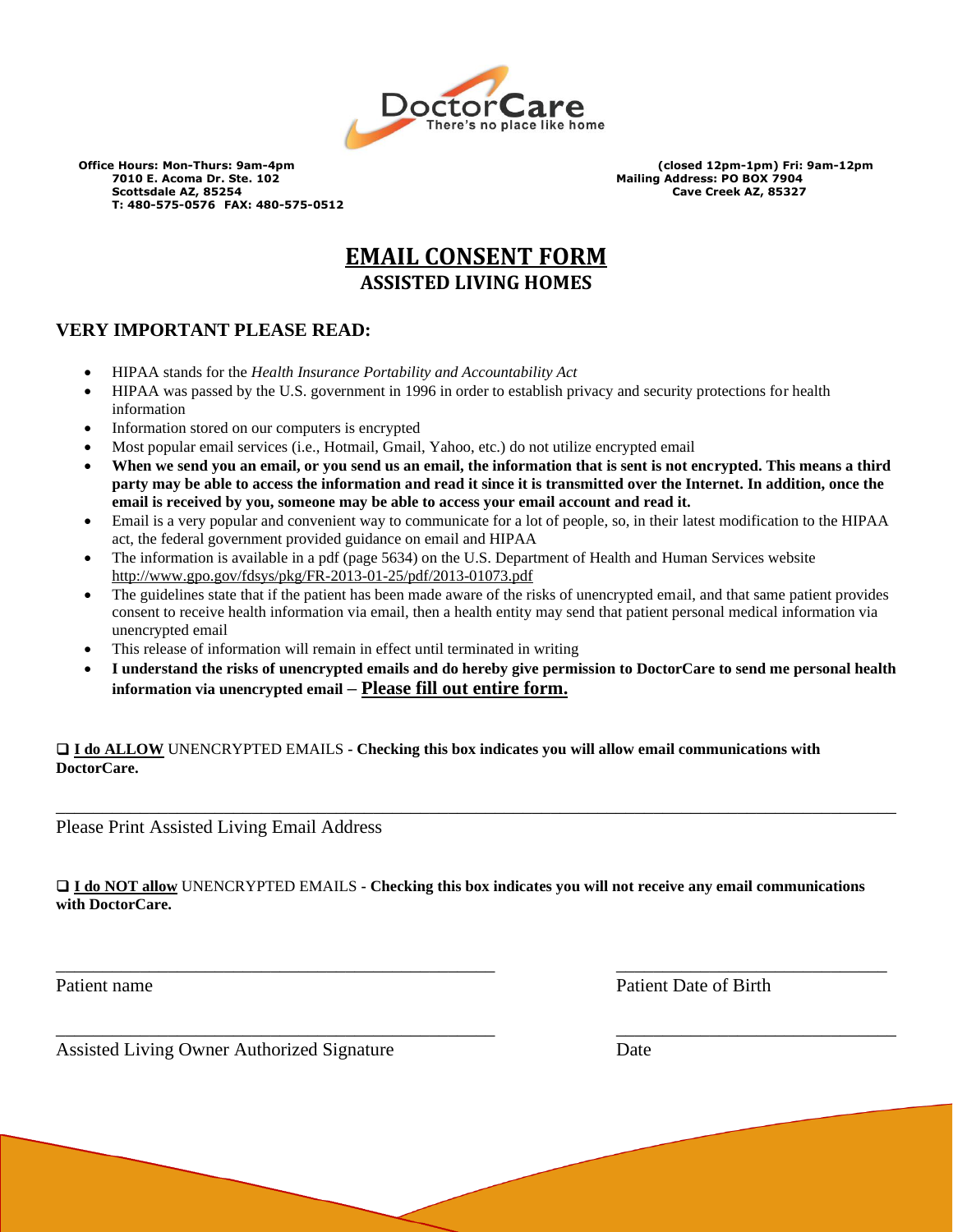

# **ASSIGNMENT OF BENEFITS**

### **I understand by signing this form that I am authorizing the following:**

- 1. Assignment of Medicare and/or Medicaid (AHCCCS) insurance benefits to Joel Cohen, M.D., medical director of MD RoomService/DoctorCare, PLLC. (PO BOX 7904 Cave Creek, AZ 85327)
- 2. Direct billing to Medicare and/or Medicaid (AHCCCS) electronically or on paper claim forms.
- 3. Release of my medical information to Medicare and/or Medicaid (AHCCCS).
- 4. Dr. Joel Cohen may obtain medical or other information necessary in order to process my claim(s), including determining eligibility and seeking reimbursement for medical supplies provided.
- 5. I agree to pay all amounts that are **not** covered by my insurer(s) and for which I am responsible under state and federal law. I understand that these amounts may include co-payments and deductibles.
- 6. Beginning January 1, 2015 Medicare has authorized medical practices to bill your insurance for monthly complex care coordination services. This covers care coordination efforts by one provider performed separate from the doctor visits. Each patient or the power of attorney (POA) will be responsible for associated copayments or deductibles. A patient or POA may stop chronic care management services by revoking consent in a written letter to the doctor's office, effective at the end of that current calendar month.

### **Assignment of Benefits**

I hereby assign all medical and surgical benefits, to include major medical benefits to which I am entitled. I hereby authorize and direct my insurance carrier(s), including Medicare and/or Medicaid (AHCCCS) to issue payment check(s) directly to Dr. Joel Cohen for medical services rendered to myself and/or my dependents. *I understand that I am responsible for any amount not covered by the insurance.* 

### **Authorization to Release Information:**

I hereby authorize Dr. Joel Cohen to: (**1**) Release any information necessary to insurance carriers regarding my illness and treatments; (**2**) Process insurance claims generated in the course of examination or treatment; and (**3**) Allow a photocopy of my signature to be used to process insurance claims for the period of lifetime. This order will remain in effect until revoked by me in writing.

I have requested medical services from Dr. Joel Cohen on behalf of myself and/or my dependents, and understand that by making this request, I become fully financially responsible for any and all charges incurred in the course of the treatment authorized. I further understand that fees are due and payable on the date that services are rendered and agree to pay all such charges incurred in full immediately upon presentation of the appropriate statement. A photocopy of this assignment is to be considered as valid as the original.

\_\_\_\_\_\_\_\_\_\_\_\_\_\_\_\_\_\_\_\_\_\_\_\_\_\_\_\_\_\_\_\_\_\_\_\_\_\_\_\_\_\_\_\_\_\_\_\_\_\_\_\_\_\_\_\_ \_\_\_\_\_\_\_\_\_\_\_\_\_\_\_\_\_\_\_\_\_\_\_\_\_\_\_\_\_\_\_\_

Patient/Authorized Signature Date